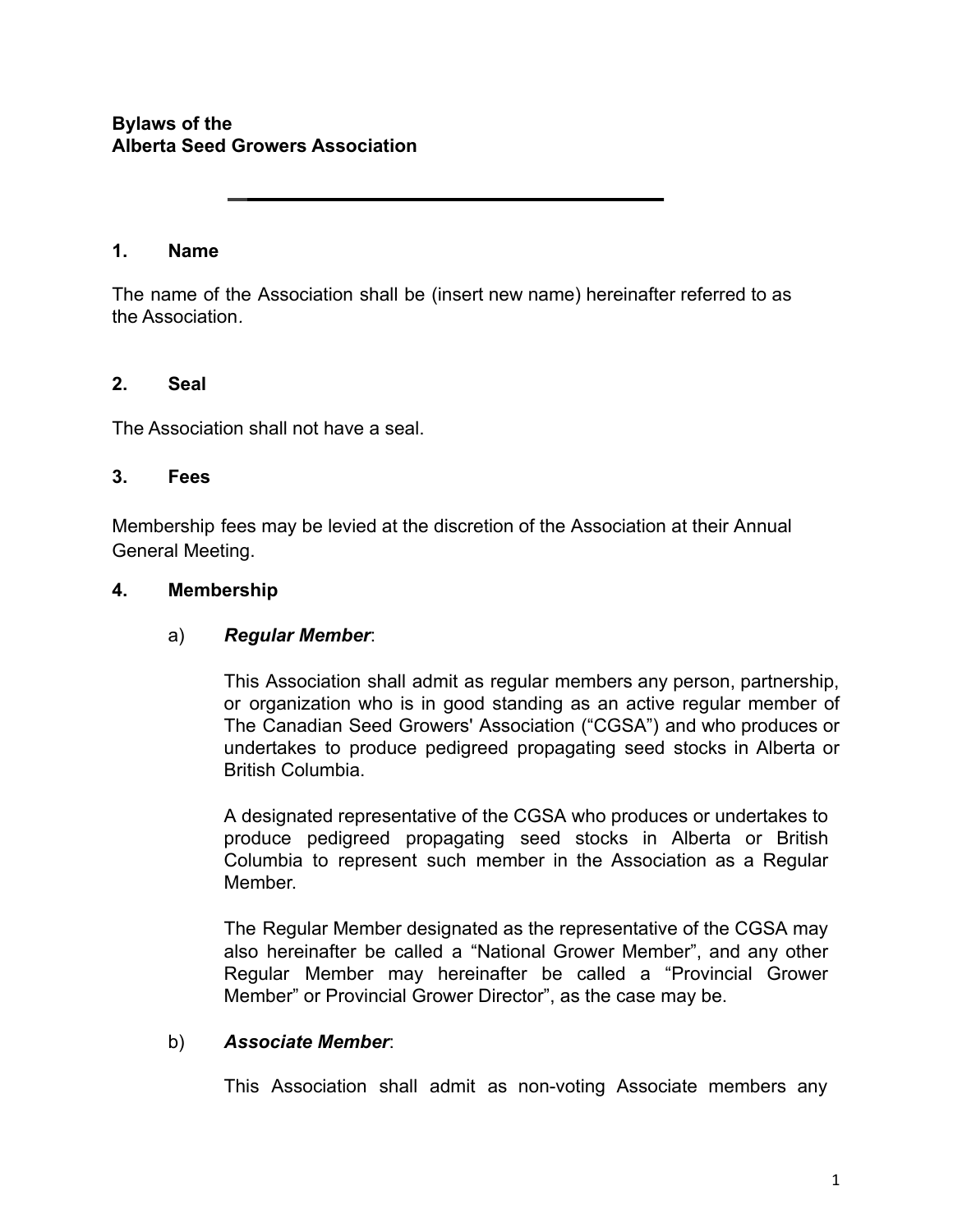persons actively engaged in work closely affecting the improvement and production of Pedigreed Seed in Alberta or British Columbia.

## c) *Honorary Members and Robertson Associates*:

The Directors may by a majority vote, present to the Annual General Meeting for membership any person who rendered distinguished service to the provincial organization as a non-voting Honorary Member and any Robertson Associates from Alberta or British Columbia appointed by CSGA as non-voting members.

## **5. Duties of Membership**

It shall be the duty of any member who is producing any plant propagating stocks for pedigree status:

- a) To comply with all the regulations and bylaws of the Canadian Seed Growers' Association.
- b) To conform at all times to the bylaws of the Association.
- c) To give notice in writing to the Board through its Administrator of any wish to withdraw from membership.
- d) To maintain a current position on any fees or dues. If any member is in arrears for fees or assessments for any year, such member shall be automatically suspended at the expiration of six months from the end of such year and shall thereafter be entitled to no membership privileges or powers in the Association until any outstanding fees are paid.
- e) To expel from membership any member for any cause which the Association may deem reasonable, by a majority vote of Regular Members of the Association in good standing, at an Annual General Meeting, or at a Special General Meeting called for that purpose.
- f) To serve on Association committees at the discretion of the board or provide advice to the board at the request of a committee chair or the Association president.

## **6. Meetings of Members**

a) The Association shall hold an Annual General Meeting at a time and place to be designated by the Board, or electronically, as that term is defined in the Societies Act. Notice in writing to the last known address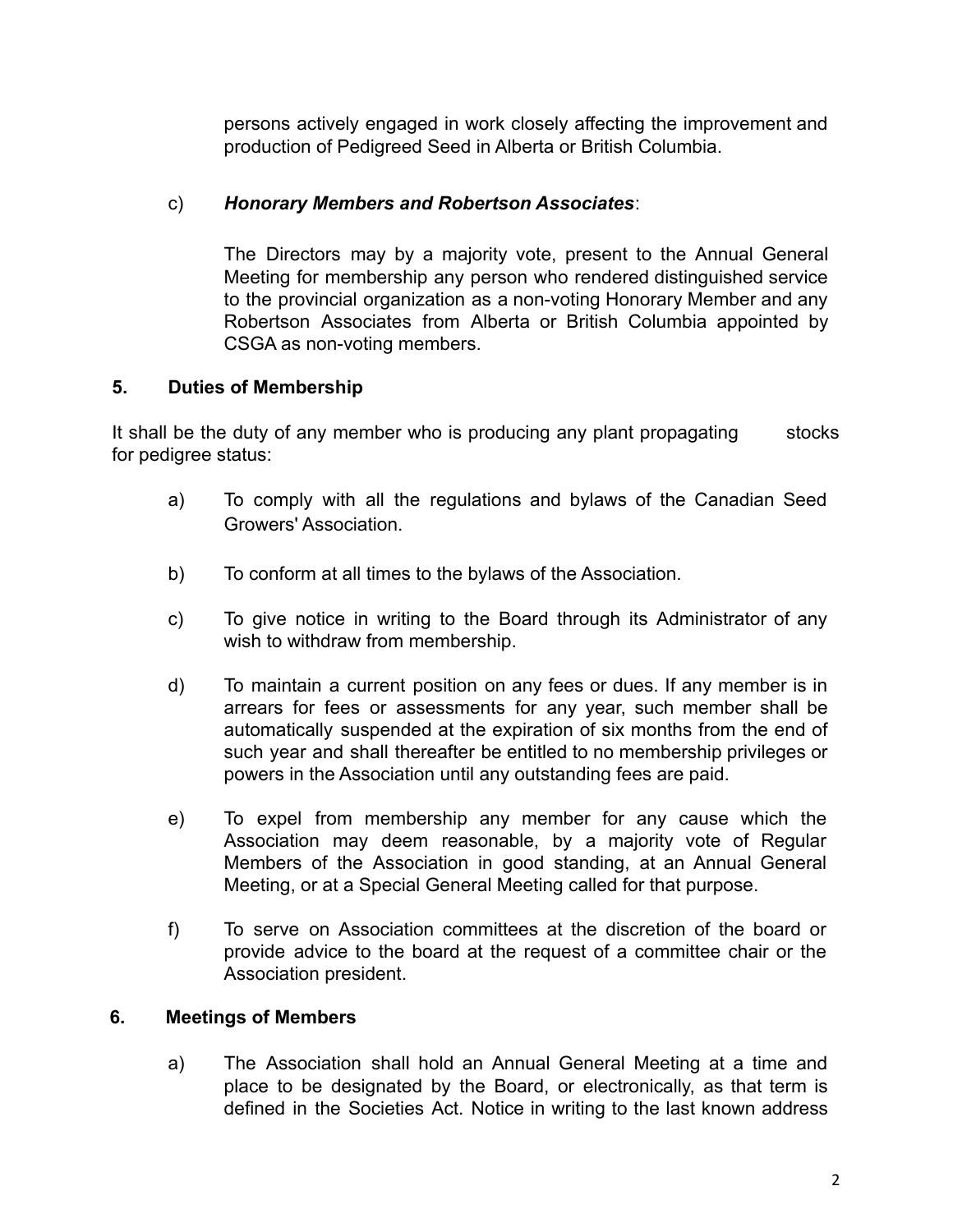of each member shall be mailed 30 calendar days prior to the date of the meeting, where members are to be present in person, or transmitted by email 21 calendar days prior to the date of the meeting, stating the date and time and electronic mode of the meeting, where meeting to be held electronically.

- b) A Special General Meeting may be called to deal with urgent business which cannot wait until the next regular meeting, which shall be by letter to the last known address of each member, or delivered as set out in subparagraph (a) above if meeting to be held electronically, eight days prior to the meeting. Such meetings shall be convened by the Executive Committee or by written requisition of not less than 20 percent (20%) of voting members, which requisition will state the purpose for which the meeting is desired, and shall be held at such date, time and place in Alberta *or* British Columbia as the Executive shall determine.
- c) Failure of a member to receive notification of a meeting will not invalidate any proceedings taken thereat.
- d) Fifteen members shall constitute a quorum at any meeting.
- e) Any Regular Member who has not withdrawn from membership nor has been suspended nor expelled as herein provided shall have the right to vote at any meeting of the Association. Honorary members and Robertson Associates shall not have the right to vote at a meeting of members.
- f) There will be no voting by proxy at meetings of members.

# **7. Powers and Rules of Order**

The powers and rules of order and procedure at all meetings shall be as provided in the bylaws. In cases where these governing bylaws are silent the Association will refer to published rules as agreed upon by those in attendance, for clarification on meetings procedures and/or appropriate rules of order.

# **8. Board of Directors**

a) (i) The Board of Directors shall consist of: the immediate Past President and six Provincial Grower Directors, at least four of whom shall be from Alberta.

(ii) Up to two National Grower Directors according to the criteria of the CGSA, one to be nominated in the first year and the other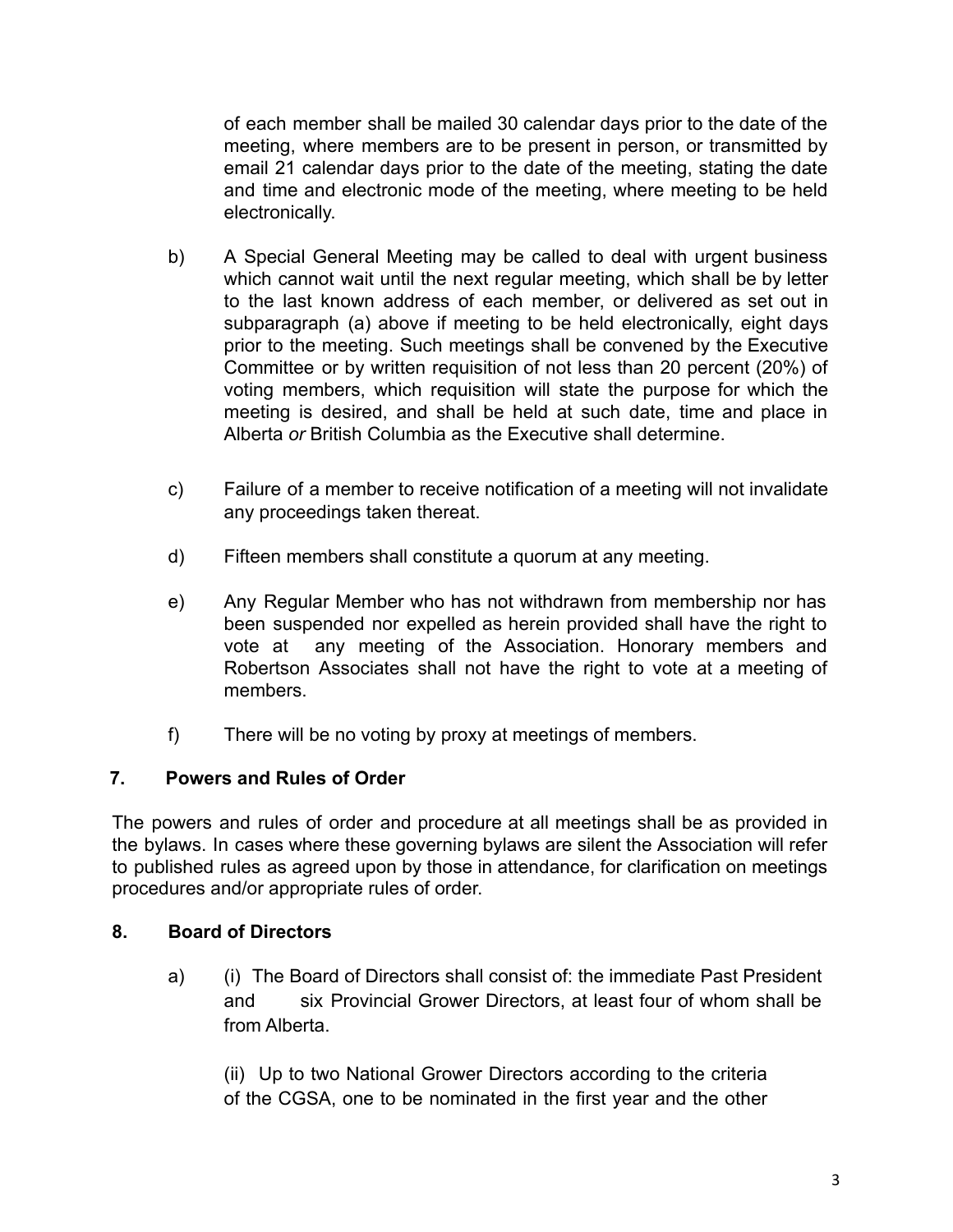to be nominated in the next year, by Regular Members of the Association at the annual general meeting.

(iii) One Provincial Government Advisor to the Board who is not a director appointed by the Minister of Agriculture or other representative of the Province of Alberta.

(iv) In addition one Provincial Government Advisor to the Board who is not a director appointed by the Minister of Agriculture or other representative of the Province of British Columbia.

- b) The term of office of the Provincial Grower Directors shall be for two years, one half of the director positions to be filled each year. A director position may be filled for a one-year term to avoid a situation of more than half of the board positions being open for election in any future year. Retiring directors shall be eligible for re-election.
- c) The term of office of the National Grower Directors shall be two years. The National Grower Directors shall be nominated for the CSGA Board in alternating years at the Annual General Meeting. A director position may be filled for a one-year term to establish alternating terms. Retiring directors shall be eligible for re-election.
- d) A candidate for nomination for a Provincial Grower Director or a National Grower Director shall be an active individual Regular Member for a minimum of 2 years.
- e) A Provincial Grower Director or a National Grower Director of the Association shall cease to hold office if membership in the Association is not maintained.
- f) The Board may make appointments to fill unexpired terms of office.
- g) The Directors shall elect annually from their number a President and a Vice-President.
- h) The Directors and Officers of the Association are indemnified and saved harmless out of the Association except such costs, charges or expenses as are occasioned by the Director and Officer's own willful neglect or default.
- i) Any director or officer of the Association, upon a majority vote of all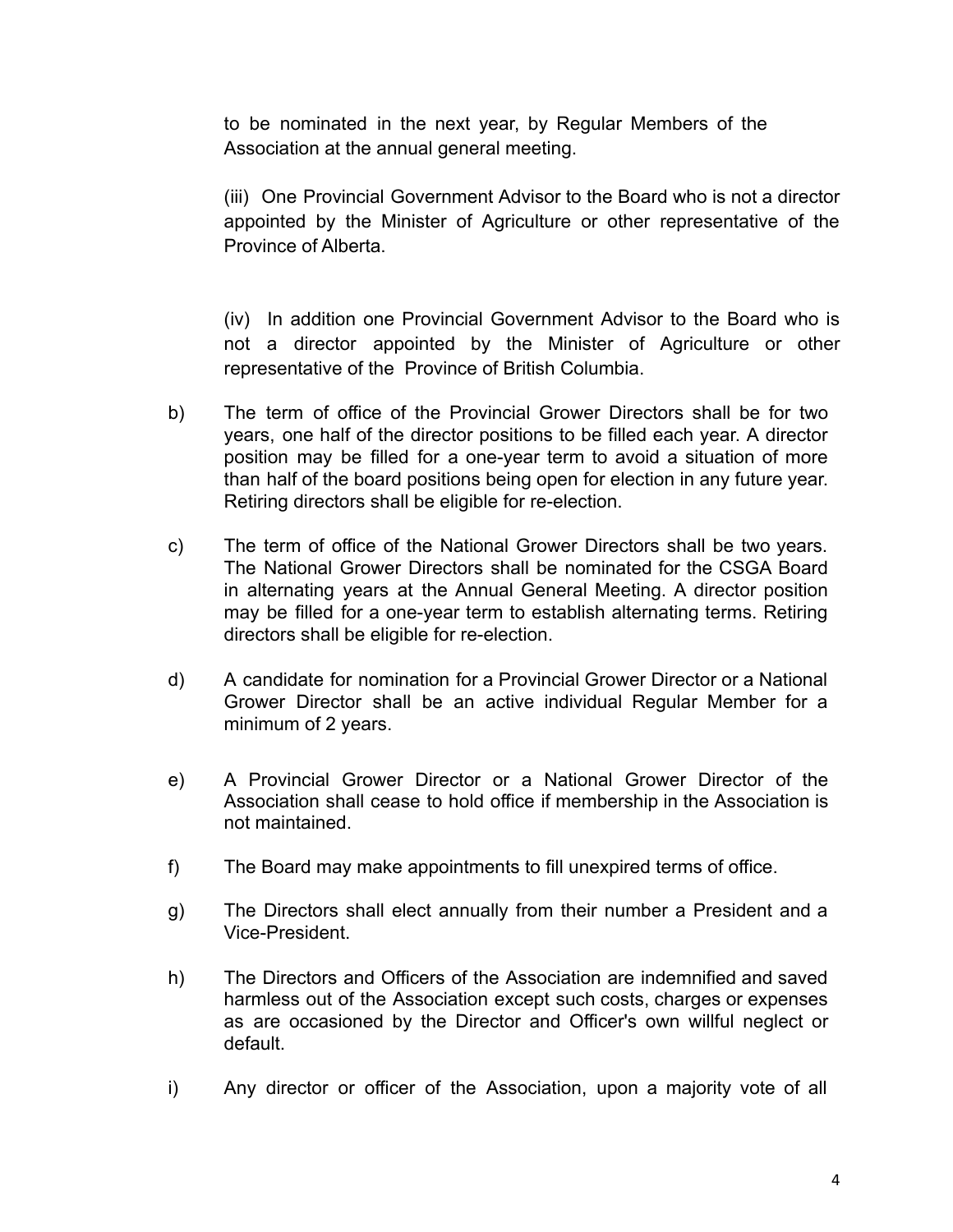members in good standing at an annual meeting, may be removed from office for any cause which the Association may deem reasonable.

- j) The Association and/or its Board of Directors may by special resolution, (where a ¾ majority vote is required) remove any director before the expiration of their period of office, and may by an ordinary resolution (passed by a simple majority) appoint another person in their stead; the person so appointed shall be subject to retirement at the same time as if they had become a director on the day on which the director in whose place they are appointed, was last elected a director.
- k) Advisors may be appointed to participate in board meetings at the discretion of the board by a simple majority. Such advisors are deemed non-voting, and shall support the board in discussions that pertain to their area of expertise.
- l) All elected board members and appointed advisors shall represent the best interests of the Association and its members as an individual and not as the company, association or affiliate that designated them as Regular Members or directors.

## **9. Duties of the Board of Directors**

- a) Board of Directors, Executive Committee or Board, shall mean the Board of Directors of the Association.
- b) The Board shall, subject to the bylaws or directions given it by majority vote at any meeting properly called and constituted, have full control and management of the affairs of the Association.

# **10. Meetings of the Board**

- a) Meetings of the Board shall be held as often as may be required, but at least once every quarter, and shall be called by the President. Notice of meetings of the Board may be made verbally at a meeting of members of the Association, or may be transmitted electronically to each member of the Board at least 14 calendar days prior to the date named for holding of the meeting. Notice shall be deemed to be properly given if transmitted electronically to each director at the last known email address appearing on the books of the Association.
- b) A special meeting of the Board may be called on the instructions of any two directors thereof provided they request the President in writing to call such meeting, and state the business to be brought before the meeting.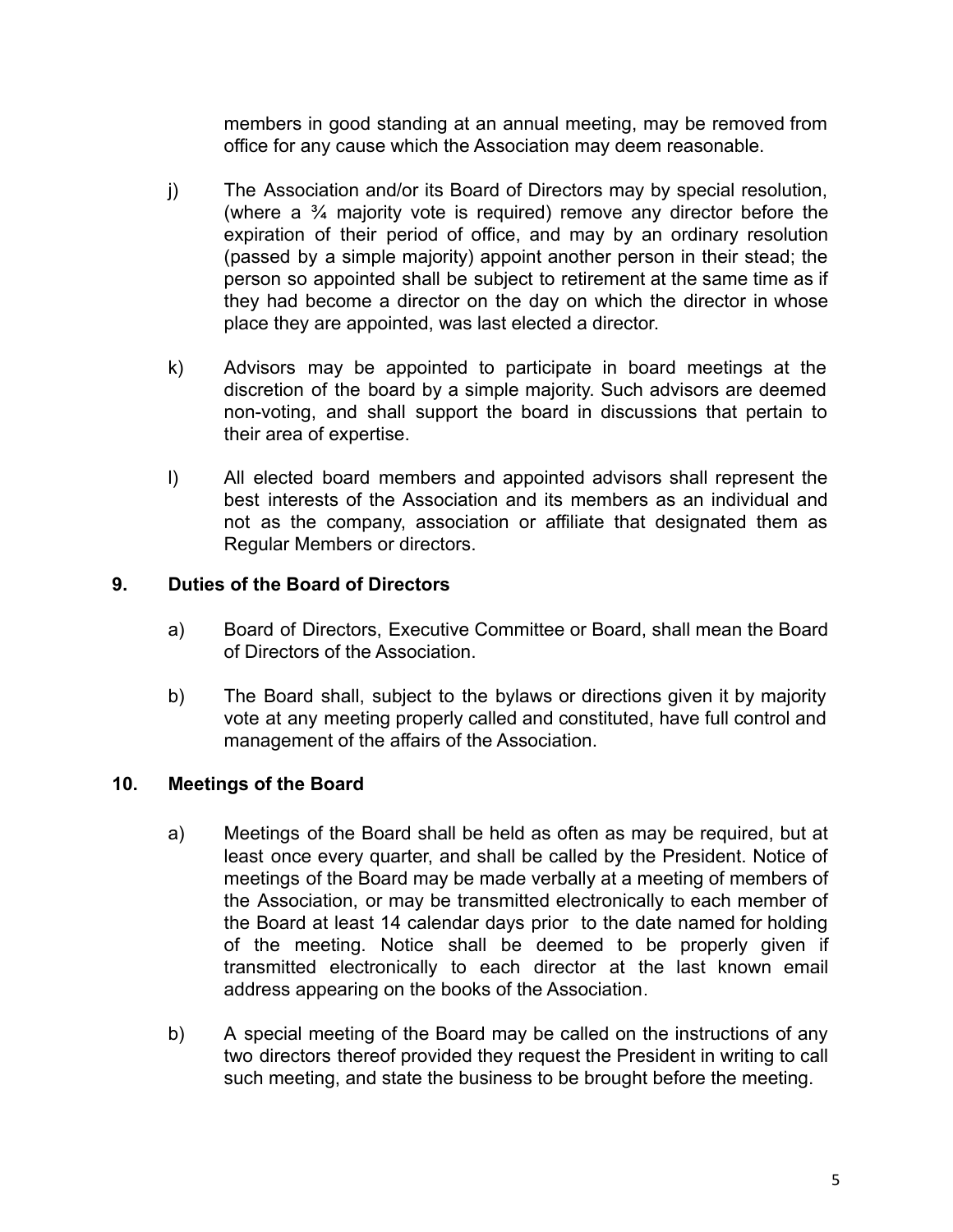- i) Special Meetings of the Board shall be called by three calendar days' notice to each director, or earlier if agreed to by all directors, by telephone, email, or other electronic transmission.
- ii) A Special Meeting of the Board may be held in person, or electronically, provided that the minutes of any business transactions approved at such meetings must be ratified at the next regularly called meeting of the Board; otherwise they shall be null and void.
- c) A simple majority shall constitute a quorum.
- d) There will be no voting by proxy at Board meetings.

## **11. Remuneration**

- a) Directors & Officers may be reimbursed for expenses incurred by them on the business of the Association as authorized by the Executive **Committee.**
- b) Directors & Officers may receive remuneration for services rendered by them to the Association as authorized by the Executive Committee.

# **12. Travelling Expenses**

The directors and officers of the Association shall be entitled to travelling expenses, necessarily incurred by them while on the business of the Association. The directors and officers of the Association may authorize payment of travelling expenses of any person invited in a consultative capacity to attend any meeting or function of the Association.

The Board shall set the rate of reimbursement for expenses incurred in Association business.

## **13. Officers**

The officers of the Association shall be the President, Vice-president, Treasurer, Secretary and Administrator. The offices of the Administrator, Secretary and Treasurer may be filled by one person at the discretion of the Board.

# **14. President**

The President, by virtue of the office held, shall be a member of all committees. The President shall, when present, preside at all meetings of the Association and of the Board. In the Presidents absence the Vice-President shall preside at any such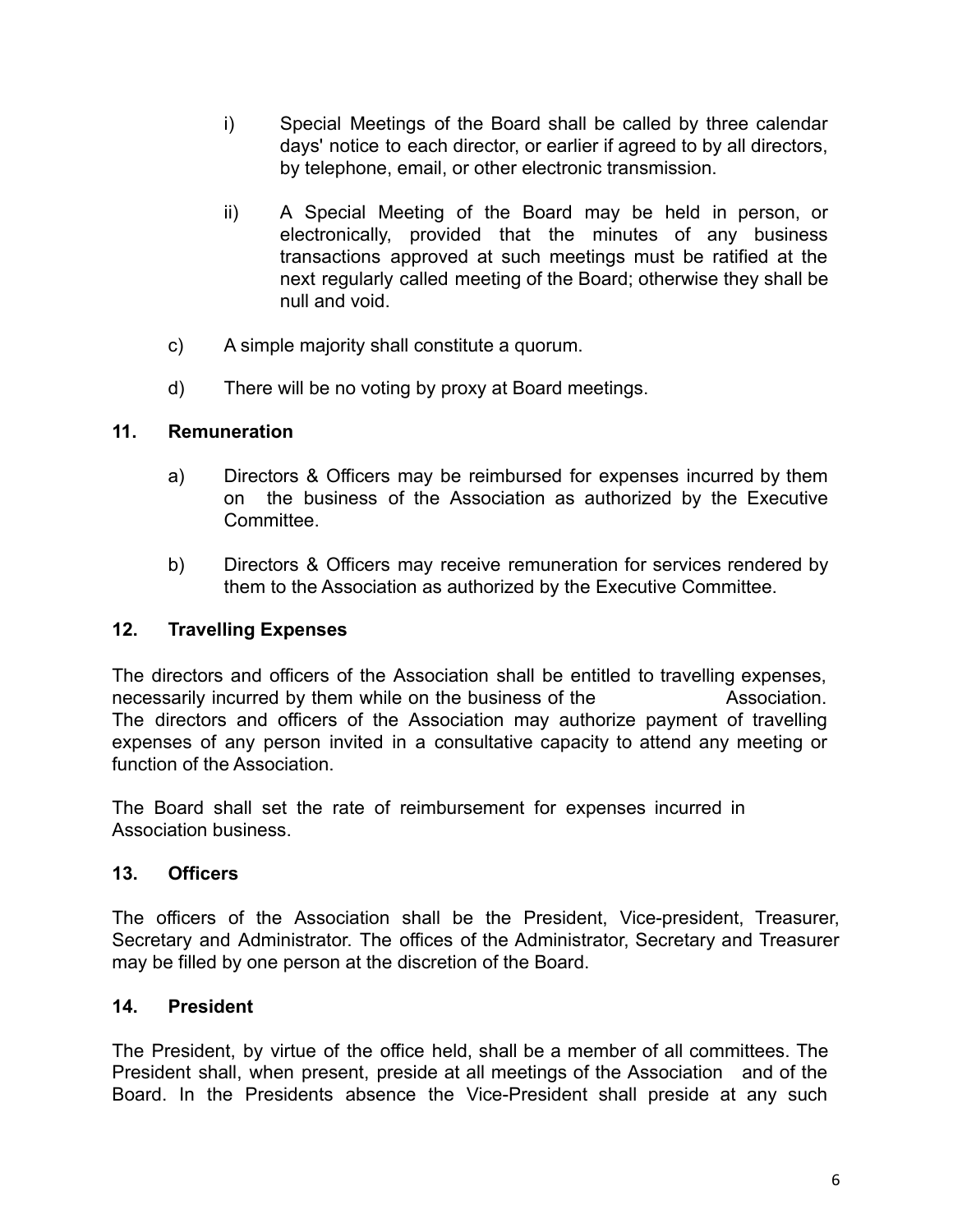meetings, and in the absence of both, a chairman shall be elected by the meeting to preside thereat.

# **15. Executive Committee**

- a) The Executive Committee shall consist of the immediate Past President, President, Vice-President, each of whom shall be voting members of the Committee and the Administrator who shall not have a vote. The President and Vice President shall be elected by the board at a meeting of the Board following the annual general meeting.
- b) It shall be the duty of the Executive Committee to do such acts and things as are, by the by-laws, required to be done by it and, between meetings of the Board, to transact the business of the Association with respect to all such matters as are not specifically assigned to the Board of Directors by statute or by the by-laws. The Executive Committee shall report any such activities at each Board meeting.
- c) The Executive Committee shall meet at the call of the President at such times and places the President deems expedient.

# **16. Signing Officers**

All cheques, drafts or order for the payment of money, all notes, contracts, acceptances and bills of exchange, documents or any instruments in writing, requiring the signature of the Association, shall be signed by any two of the following officers: President, Vice President, Past President or as designated by the Executive Committee and/or board of directors.

## **17. Administrator**

- a) It shall be the duty of the Administrator to attend all meetings of the Association and of the Board, and to keep accurate minutes of the same. In the event that the bylaws are amended to provide that the Association have a seal, the Administrator shall have charge of the Seal of the Association which whenever used shall be authenticated by the signature of the Secretary and the President, or, in the case of the death or inability of either to act, by the Vice President*.* In case of the absence of the Administrator, the Administrator's duties shall be discharged by such officer as may be appointed by the Board. The Administrator shall have charge of all the correspondence of the Association and be under the direction of the President and the Board.
- b) The Administrator shall also keep a record of all the members of the Association and their addresses send all notices of the various meetings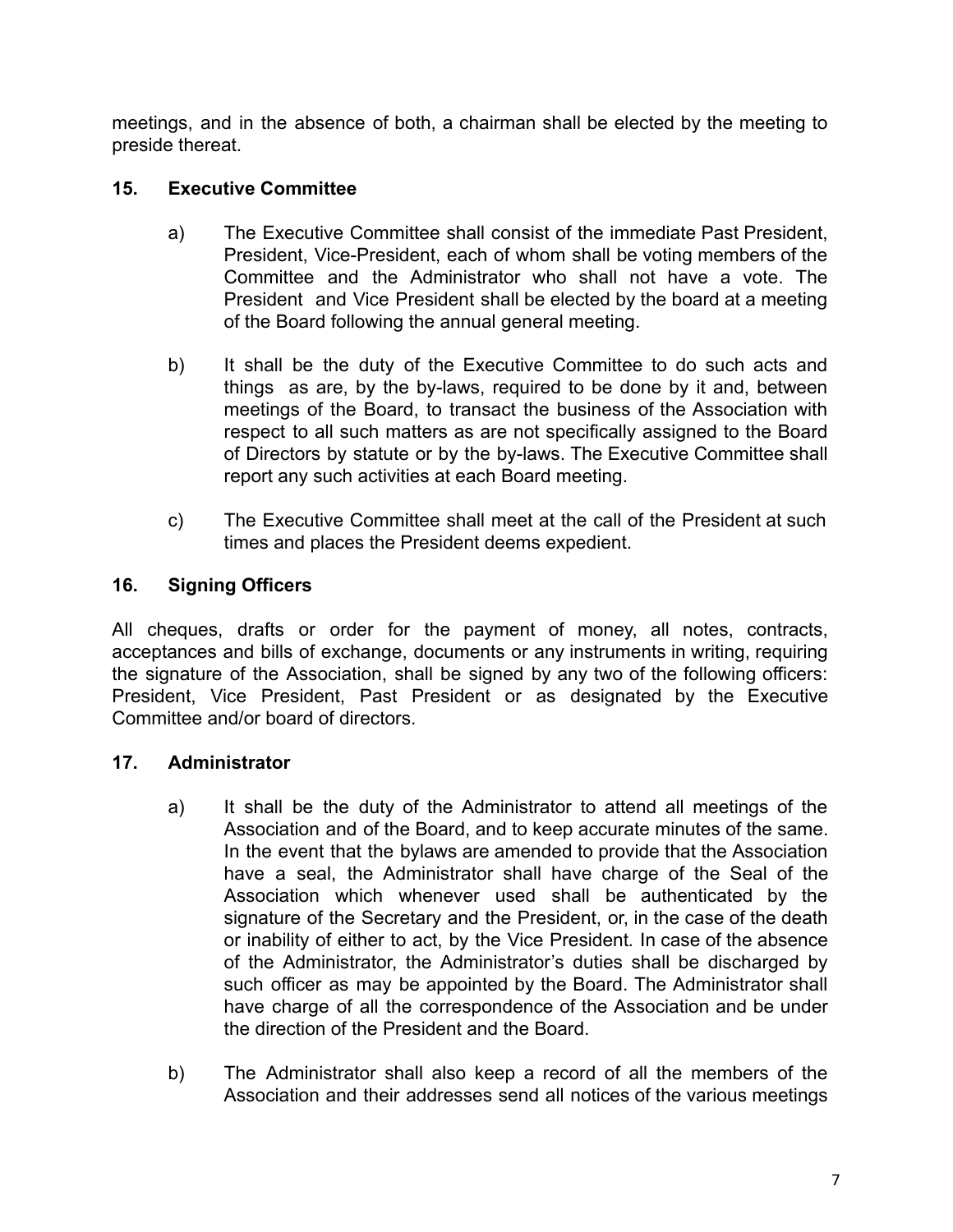as required and shall collect and receive the annual dues or assessments levied by the Association, such monies to be promptly turned over to the Treasurer for deposit in a Financial Institution as hereinafter required.

- c) The Board shall appoint the Administrator.
- d) The term of office, remuneration and other responsibilities of the Administrator shall be determined by the Board.

### **18. Treasurer**

- a) The Treasurer shall receive all monies paid to the Association and shall be responsible for the deposit of same in whatever Financial Institution the Board may order. They shall properly account for the funds of the Association and keep such books as may be directed. The Treasurer shall present a full detailed account of receipts and disbursements to the Board whenever requested and shall prepare for submission to the Annual General Meeting a statement duly audited by the auditor, appointed by the members, as hereinafter set forth of the financial position of the Association and submit a copy of the same to the Administrator for the records of the Association.
- b) The Board shall appoint a Treasurer who is capable of being bondable, but the Treasurer does not need to be bonded.
- c) The term of office, remuneration and other responsibilities of the Treasurer shall be determined by the Board.

### **19. Nominations Committee**

The Nominations Committee shall consist of a Past President as chairman and at least two additional members selected by the chairman of the Nominations Committee.

### **20. Resolutions Committee**

The Resolutions Committee shall consist of the Vice-President as chairman and at least two additional members selected by the chairman of the Resolutions Committee.

### **21. Borrowing Powers**

The Association shall not borrow money.

### **22. Auditing**